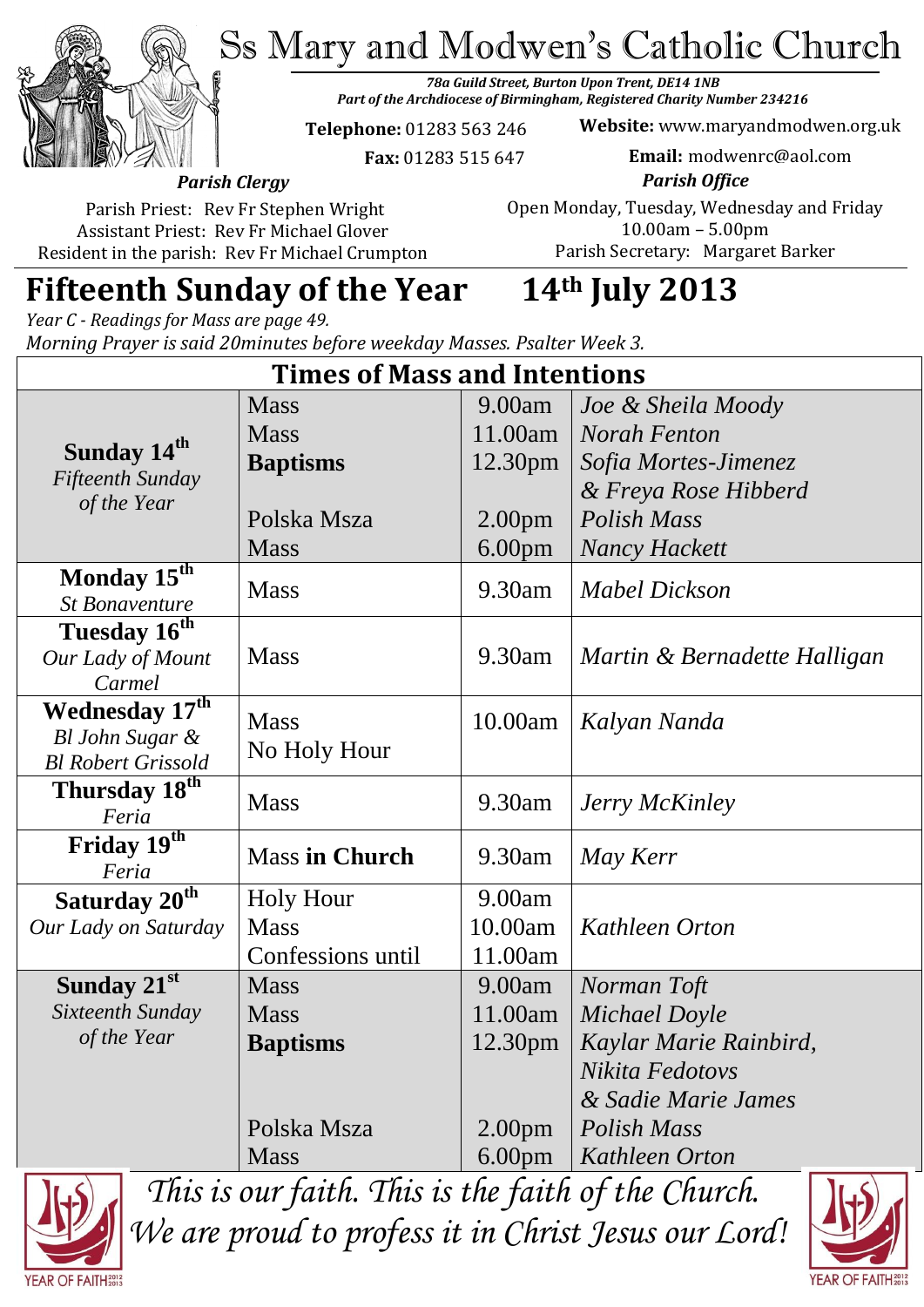#### **Please pray for all the sick and housebound of the Parish:**

Kathleen Benson, Dennis Cooper, David Hughes, Eileen Lee, Pat Bolton, Irene Hill, Mary Burnside, David Hastilow, Maureen & Sidney Parker, Olive Wilson, Eve Goode, Sarah Pursglove, Marjorie Staley, Marie Gibson, Martin Halligan, Martin Goddard, Merlin Joseph, Mary Hyde, Baby Katie, Betty Gould, Michael Wright, Tony Kerr-Delworth, Fr Bernard Shaughnessy, Mary Conway, Baby Tomasz Weedon, Kay Elizabeth Webster, Kirsty Freeman, Peter Hunt, Jonjo Finnegan, Michael Cobley, Russ Simpson, Brian Baldock, Joe & Marg Emery, Baby Niamh Rodriguez, Sylvia Breen, John Wain, Bob Holland, Fr Rob Taylerson, David Priest.

#### **Lord Grant Eternal Rest to those who have died recently:**

Br Gabriel (Mount St Bernard Abbey)

**Offertory Collection:** £345.51 (non Gift Aid); £357.00 (Gift Aid) Standing orders £460 (Gift Aid) thank you for your generosity.

Building & Development Fund – £ 420.01 Building & Development Fund running total: £16,683.98

This Weekend – Second Collection – Building and Development Fund Next Weekend – Retiring Collection – Mission Appeal  $28<sup>th</sup>$  July – Second Collection – Building and Development Fund

#### **For Next Sunday: -**

C Pickering, S Barke, W Moloney **EUCHARISTIC MINISTERS** Sunday – Rev Fr Stephen Pimlott R Scott, J Joseph, J Fisher Monday – Rev Fr Dawid Piskorz D Kiely & L Stuart Tuesday – Rev Fr Matthew Pittam W Moloney, L Farrington, K Farrell Wednesday - Rev Moses Pitya David **TEA & COFFEE** Thursday – Rev Fr Edward Pondel Rose & Beckie Friday – Rev Fr Michael Power

#### **CASHIERS**

Sarah & Marc

#### **CHURCH CLEANING**

Jane M, Graham & Maureen **FLOWERS**  Irene & Monica

#### **Please Pray for the Priests READERS of the Diocese:**

Mena & Denis Saturday – Rev Fr Martin Pratt Jean, John & Cathy Sunday Next – Rev Fr Anthony Primavesi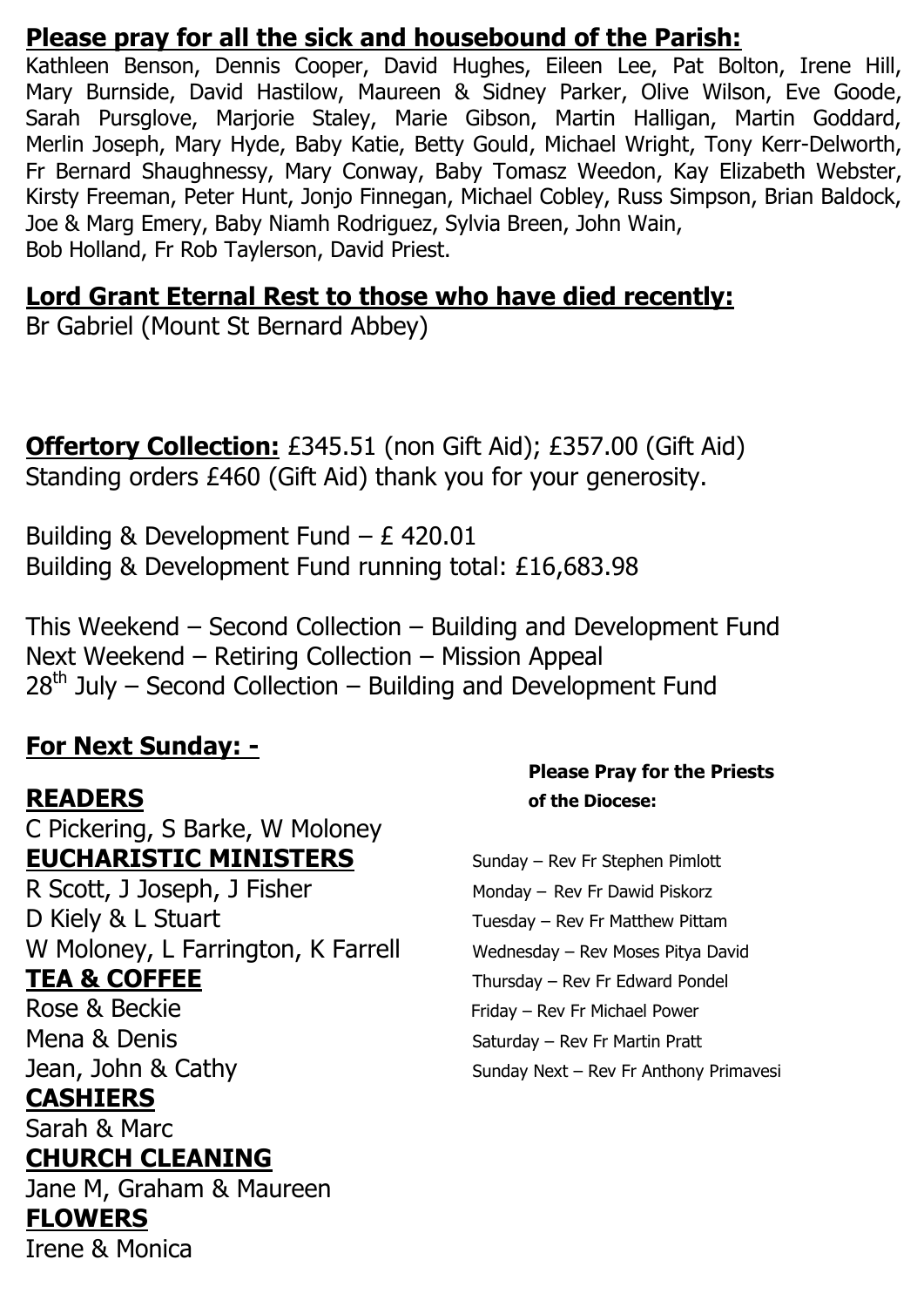### **MISSION APPEAL SUNDAY 21st JULY:**

The annual Mission Appeal will take place on Sunday  $21<sup>st</sup>$  July when we will welcome a speaker from the Volunteers Missionary Movement (VMM) who will speak at all Masses. The retiring collection will be for the Missions.

**ST MODWEN'S FEAST DAY:** A big thank you to all who helped celebrate our Parish Feast Day Mass last Saturday Evening in all languages of our parish. Thank you to the Musicians and Servers and all who read. Thank you also to all who provided such delicious food for the party afterwards.

**BUILDING & DEVELOPMENT FUND:** We have taken off the cost of the Car Park, £125,000 from the running total. Thank you for on-going generosity as we move towards new building and development projects.

**A MASSIVE THANK YOU!** We've eaten cakes and bacon butties. We've raced horses cycled to Rio and back. We've tested our knowledge in quizzes and played games of bingo. There's also been a half marathon! We have come to the end of our fundraising for WYD. Heather, Alex & Fr Michael head to Rio on Wednesday this week. Many, many thanks for all the prayers and support from the parish. We could not have done it without you!! Thank you for sending us to represent the parish with a possible 4 milion young Catholics in Rio. We have managed to raise **£4,300**! Thank You and God Bless. We look forward to sharing our experiences later in the summer.

**YEAR OF FAITH Day of Pilgrimage Blessed Dominic Barberi** on Saturday 31<sup>st</sup> August at St Dominic's Stone and Aston Hall. See poster for details. If there are sufficient numbers we will consider running a coach. Please sign list at back of church if you are interested.

**BIBLE ALIVE:** July edition available from Stephen Room.

**PARISH LOTTERY:** Last week 91 numbers played. Winning Number - 55, D Bower - £45.50. Congratulations. Your cheque can be collected this weekend.

**PARISH PILGRIMAGE TO ASSISI & UMBRIA:** In the footsteps of St Francis and St Clare of Assisi. August  $3^{rd} - 9^{th}$  2014. Details and booking forms from Parish Office. Book early due to limited places. Deposit required to book a place.

**WORLD YOUTH DAY AT HOME:** Young adults (aged 16-30) are invited to join The Kenelm Youth Trust at the Brightlights WYD@home, the festival running from the 26th-29th of July at Aylesford Priory in Kent to celebrate and enrich their faith in communion with Catholic young people across the world. It's inspirational speakers and worship leaders, camp festivities and live link-ups with Rio promise young people a faith-filled festival as well as the opportunity to encounter Pope Francis and the Church's mission for young Catholics. Coaches departing from Alton Castle and Birmingham. Bursaries available. For further information and a registration form please see the attached documents or contact Sandra Satchell tel: 07860 120443.